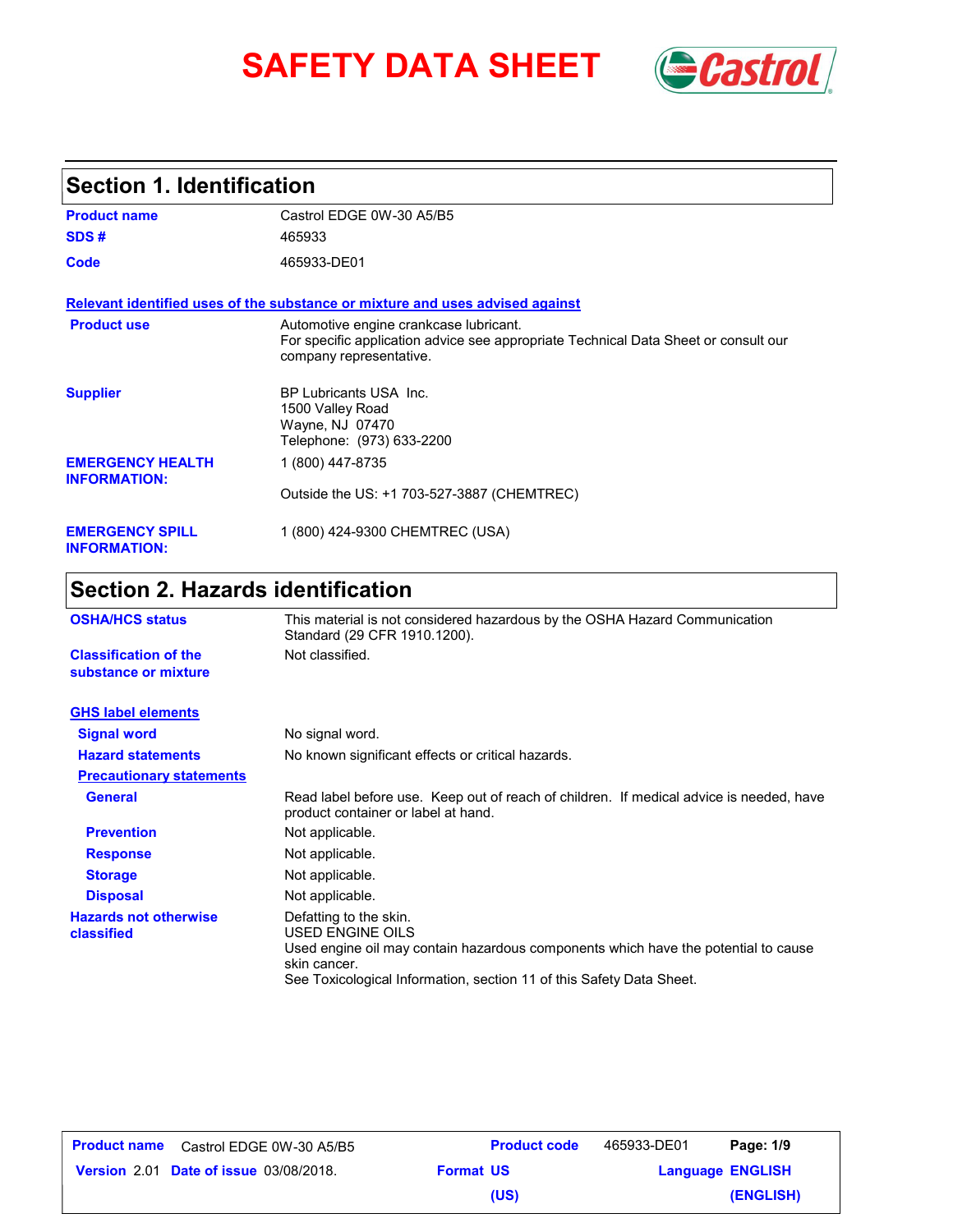### **Section 3. Composition/information on ingredients**

#### **Substance/mixture**

Mixture

Highly refined base oil (IP 346 DMSO extract < 3%). Proprietary performance additives.

| <b>Ingredient name</b>                                                                                                                                      | <b>CAS number</b>                                                        | $\frac{9}{6}$           |
|-------------------------------------------------------------------------------------------------------------------------------------------------------------|--------------------------------------------------------------------------|-------------------------|
| Distillates (petroleum), hydrotreated heavy paraffinic<br>Lubricating oils (petroleum), C20-50, hydrotreated neutral oil-based<br>Base oil - highly refined | 64742-54-7<br>172623-87-1<br>Varies - See Key to<br><b>abbreviations</b> | ≥75 - ≤90<br>≤10<br>≤10 |

Any concentration shown as a range is to protect confidentiality or is due to batch variation.

**There are no additional ingredients present which, within the current knowledge of the supplier and in the concentrations applicable, are classified as hazardous to health and hence require reporting in this section.**

**Occupational exposure limits, if available, are listed in Section 8.**

### **Section 4. First aid measures**

#### **Description of necessary first aid measures**

| Eye contact                       | In case of contact, immediately flush eyes with plenty of water for at least 15 minutes.<br>Evelids should be held away from the eyeball to ensure thorough rinsing. Check for and<br>remove any contact lenses. Get medical attention. |
|-----------------------------------|-----------------------------------------------------------------------------------------------------------------------------------------------------------------------------------------------------------------------------------------|
| <b>Skin contact</b>               | Wash skin thoroughly with soap and water or use recognized skin cleanser. Remove<br>contaminated clothing and shoes. Wash clothing before reuse. Get medical attention if<br>symptoms occur. Clean shoes thoroughly before reuse.       |
| <b>Inhalation</b>                 | If inhaled, remove to fresh air. Get medical attention if symptoms occur.                                                                                                                                                               |
| <b>Ingestion</b>                  | Do not induce vomiting unless directed to do so by medical personnel. Get medical<br>attention if symptoms occur.                                                                                                                       |
| <b>Protection of first-aiders</b> | No action shall be taken involving any personal risk or without suitable training.                                                                                                                                                      |

#### **Most important symptoms/effects, acute and delayed**

**See Section 11 for more detailed information on health effects and symptoms.**

#### **Indication of immediate medical attention and special treatment needed, if necessary**

| <b>Notes to physician</b>  | Treatment should in general be symptomatic and directed to relieving any effects. |
|----------------------------|-----------------------------------------------------------------------------------|
| <b>Specific treatments</b> | No specific treatment.                                                            |

### **Section 5. Fire-fighting measures**

| <b>Extinguishing media</b>                                                                                                 |                                                                                                                                                                                                |  |
|----------------------------------------------------------------------------------------------------------------------------|------------------------------------------------------------------------------------------------------------------------------------------------------------------------------------------------|--|
| In case of fire, use foam, dry chemical or carbon dioxide extinguisher or spray.<br><b>Suitable extinguishing</b><br>media |                                                                                                                                                                                                |  |
| <b>Unsuitable extinguishing</b><br>media                                                                                   | Do not use water jet.                                                                                                                                                                          |  |
| <b>Specific hazards arising</b><br>from the chemical                                                                       | In a fire or if heated, a pressure increase will occur and the container may burst.                                                                                                            |  |
| <b>Hazardous combustion</b><br>products                                                                                    | Combustion products may include the following:<br>carbon oxides (CO, CO <sub>2</sub> ) (carbon monoxide, carbon dioxide)                                                                       |  |
| <b>Special protective actions</b><br>for fire-fighters                                                                     | No action shall be taken involving any personal risk or without suitable training. Promptly<br>isolate the scene by removing all persons from the vicinity of the incident if there is a fire. |  |
| <b>Special protective</b><br>equipment for fire-fighters                                                                   | Fire-fighters should wear positive pressure self-contained breathing apparatus (SCBA)<br>and full turnout gear.                                                                                |  |

| <b>Product name</b> Castrol EDGE 0W-30 A5/B5  |                  | <b>Product code</b> | 465933-DE01 | Page: 2/9               |
|-----------------------------------------------|------------------|---------------------|-------------|-------------------------|
| <b>Version 2.01 Date of issue 03/08/2018.</b> | <b>Format US</b> |                     |             | <b>Language ENGLISH</b> |
|                                               |                  | (US)                |             | (ENGLISH)               |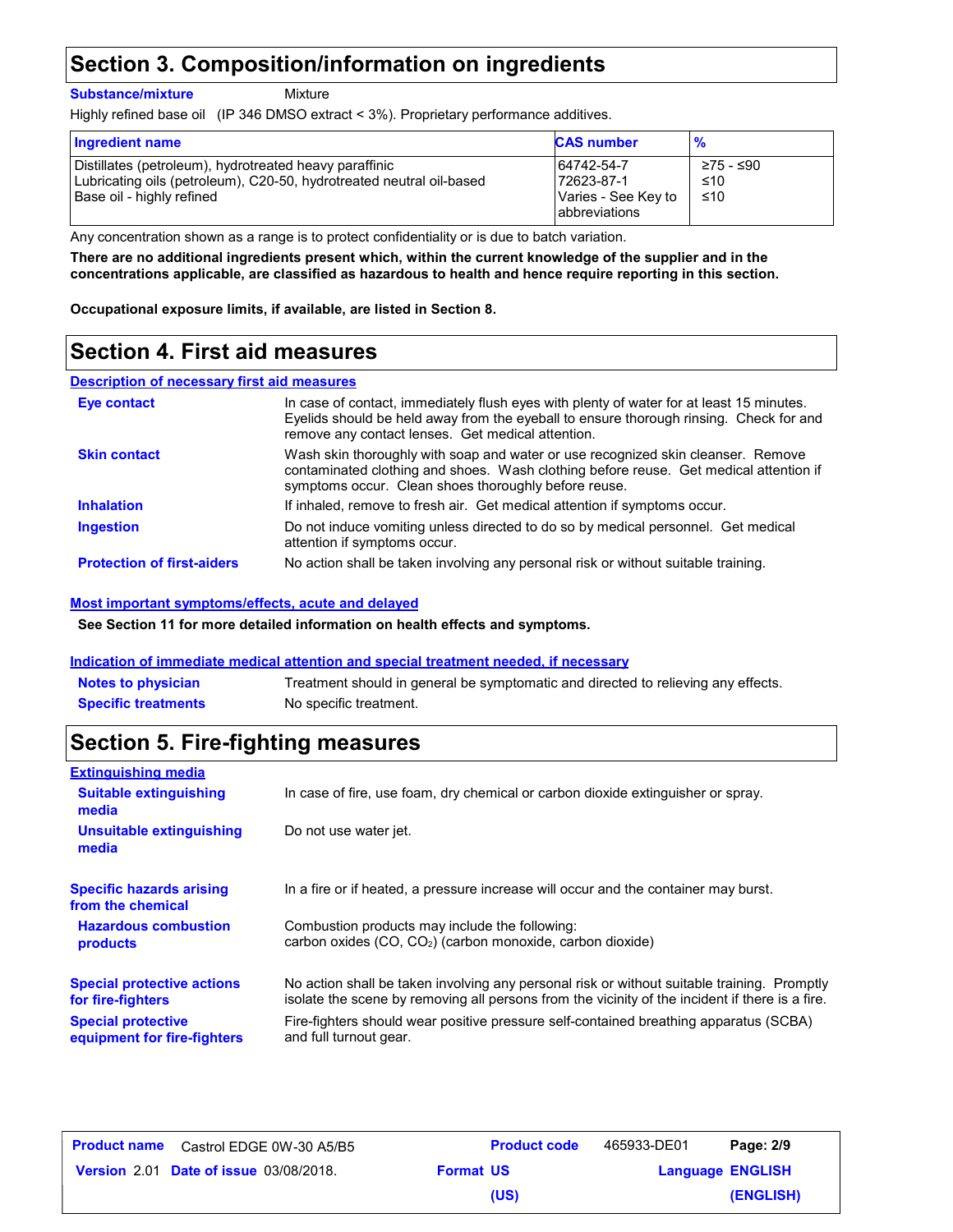### **Section 6. Accidental release measures**

|                                                              | <b>Personal precautions, protective equipment and emergency procedures</b>                                                                                                                                                                                                                                                                                                                         |  |
|--------------------------------------------------------------|----------------------------------------------------------------------------------------------------------------------------------------------------------------------------------------------------------------------------------------------------------------------------------------------------------------------------------------------------------------------------------------------------|--|
| For non-emergency<br>personnel                               | No action shall be taken involving any personal risk or without suitable training.<br>Evacuate surrounding areas. Keep unnecessary and unprotected personnel from<br>entering. Do not touch or walk through spilled material. Put on appropriate personal<br>protective equipment. Floors may be slippery; use care to avoid falling.                                                              |  |
| For emergency responders                                     | If specialized clothing is required to deal with the spillage, take note of any information in<br>Section 8 on suitable and unsuitable materials. See also the information in "For non-<br>emergency personnel".                                                                                                                                                                                   |  |
| <b>Environmental precautions</b>                             | Avoid dispersal of spilled material and runoff and contact with soil, waterways, drains<br>and sewers. Inform the relevant authorities if the product has caused environmental<br>pollution (sewers, waterways, soil or air).                                                                                                                                                                      |  |
| <b>Methods and materials for containment and cleaning up</b> |                                                                                                                                                                                                                                                                                                                                                                                                    |  |
| <b>Small spill</b>                                           | Stop leak if without risk. Move containers from spill area. Absorb with an inert material<br>and place in an appropriate waste disposal container. Dispose of via a licensed waste<br>disposal contractor.                                                                                                                                                                                         |  |
| Large spill                                                  | Stop leak if without risk. Move containers from spill area. Prevent entry into sewers,<br>water courses, basements or confined areas. Contain and collect spillage with non-<br>combustible, absorbent material e.g. sand, earth, vermiculite or diatomaceous earth and<br>place in container for disposal according to local regulations. Dispose of via a licensed<br>waste disposal contractor. |  |

### **Section 7. Handling and storage**

| <b>Precautions for safe handling</b>                                             |                                                                                                                                                                                                                                                                                                                                                                                                                                                                                                                                                                                               |
|----------------------------------------------------------------------------------|-----------------------------------------------------------------------------------------------------------------------------------------------------------------------------------------------------------------------------------------------------------------------------------------------------------------------------------------------------------------------------------------------------------------------------------------------------------------------------------------------------------------------------------------------------------------------------------------------|
| <b>Protective measures</b>                                                       | Put on appropriate personal protective equipment (see Section 8).                                                                                                                                                                                                                                                                                                                                                                                                                                                                                                                             |
| <b>Advice on general</b><br>occupational hygiene                                 | Eating, drinking and smoking should be prohibited in areas where this material is<br>handled, stored and processed. Wash thoroughly after handling. Remove contaminated<br>clothing and protective equipment before entering eating areas. See also Section 8 for<br>additional information on hygiene measures.                                                                                                                                                                                                                                                                              |
| <b>Conditions for safe storage,</b><br>including any<br><i>incompatibilities</i> | Store in accordance with local regulations. Store in original container protected from<br>direct sunlight in a dry, cool and well-ventilated area, away from incompatible materials<br>(see Section 10) and food and drink. Keep container tightly closed and sealed until<br>ready for use. Store and use only in equipment/containers designed for use with this<br>product. Containers that have been opened must be carefully resealed and kept upright<br>to prevent leakage. Do not store in unlabeled containers. Use appropriate containment<br>to avoid environmental contamination. |
| <b>Not suitable</b>                                                              | Prolonged exposure to elevated temperature.                                                                                                                                                                                                                                                                                                                                                                                                                                                                                                                                                   |

### **Section 8. Exposure controls/personal protection**

### **Control parameters**

**Occupational exposure limits**

Distillates (petroleum), hydrotreated heavy paraffinic **ACGIH TLV (United States).** 

TWA: 5 mg/m<sup>3</sup> 8 hours. Issued/Revised: 11/2009 Form: Inhalable fraction **OSHA PEL (United States).** TWA: 5 mg/m<sup>3</sup> 8 hours. Issued/Revised: 6/1993

Lubricating oils (petroleum), C20-50, hydrotreated neutral oil-based None.

Base oil - highly refined **ACGIH TLV (United States).** ACGIH TLV (United States).

TWA: 5 mg/m<sup>3</sup> 8 hours. Issued/Revised: 11/2009 Form: Inhalable fraction **OSHA PEL (United States).** TWA: 5 mg/m<sup>3</sup> 8 hours. Issued/Revised: 6/1993

| Castrol EDGE 0W-30 A5/B5<br><b>Product name</b> | <b>Product code</b> | 465933-DE01 | Page: 3/9               |
|-------------------------------------------------|---------------------|-------------|-------------------------|
| <b>Version 2.01 Date of issue 03/08/2018.</b>   | <b>Format US</b>    |             | <b>Language ENGLISH</b> |
|                                                 | (US)                |             | (ENGLISH)               |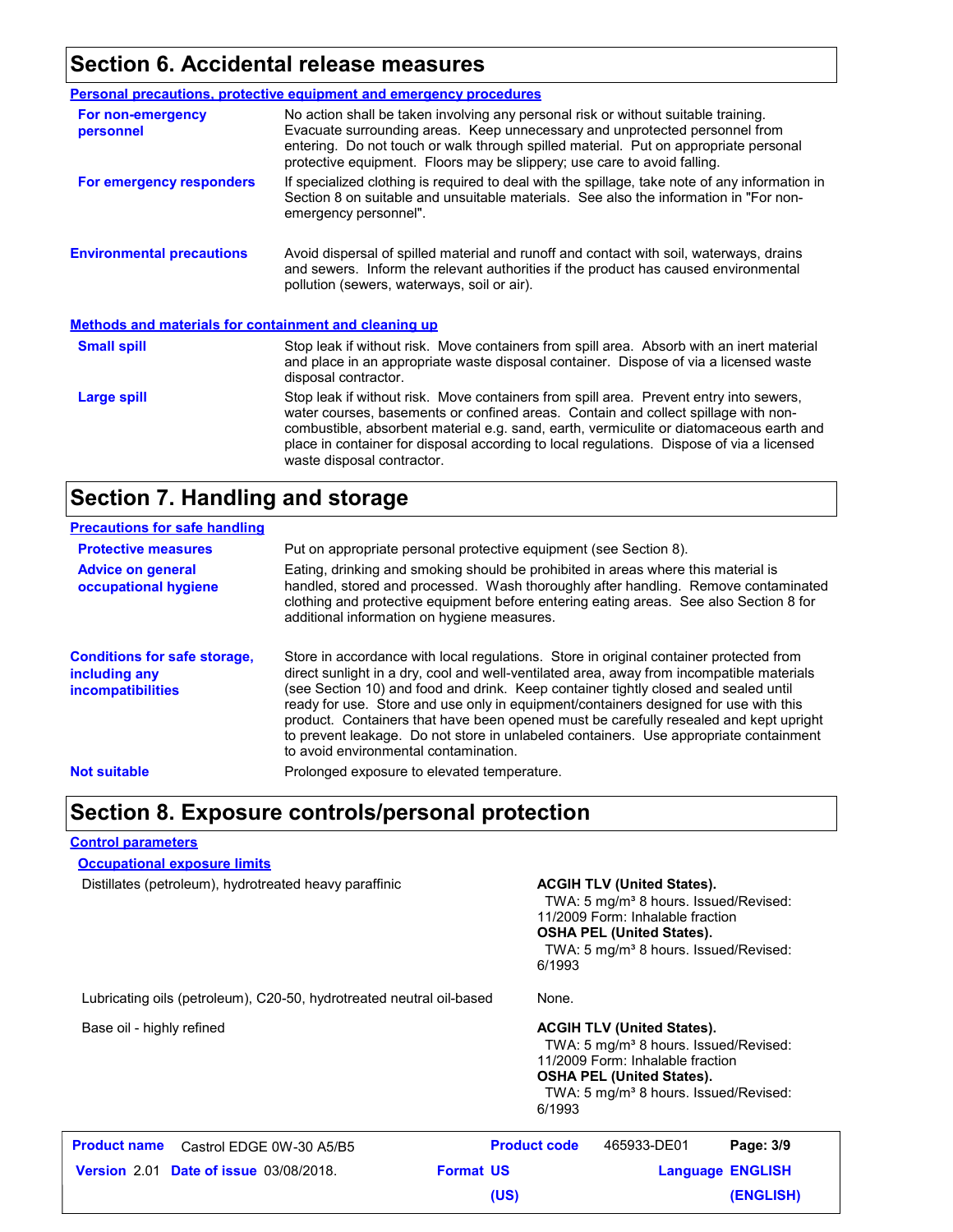## **Section 8. Exposure controls/personal protection**

| <b>Appropriate engineering</b><br><b>controls</b> | All activities involving chemicals should be assessed for their risks to health, to ensure<br>exposures are adequately controlled. Personal protective equipment should only be<br>considered after other forms of control measures (e.g. engineering controls) have been<br>suitably evaluated. Personal protective equipment should conform to appropriate<br>standards, be suitable for use, be kept in good condition and properly maintained.<br>Your supplier of personal protective equipment should be consulted for advice on<br>selection and appropriate standards. For further information contact your national<br>organisation for standards.<br>Provide exhaust ventilation or other engineering controls to keep the relevant airborne<br>concentrations below their respective occupational exposure limits.<br>The final choice of protective equipment will depend upon a risk assessment. It is<br>important to ensure that all items of personal protective equipment are compatible. |
|---------------------------------------------------|------------------------------------------------------------------------------------------------------------------------------------------------------------------------------------------------------------------------------------------------------------------------------------------------------------------------------------------------------------------------------------------------------------------------------------------------------------------------------------------------------------------------------------------------------------------------------------------------------------------------------------------------------------------------------------------------------------------------------------------------------------------------------------------------------------------------------------------------------------------------------------------------------------------------------------------------------------------------------------------------------------|
| <b>Environmental exposure</b><br>controls         | Emissions from ventilation or work process equipment should be checked to ensure they<br>comply with the requirements of environmental protection legislation. In some cases,<br>fume scrubbers, filters or engineering modifications to the process equipment will be<br>necessary to reduce emissions to acceptable levels.                                                                                                                                                                                                                                                                                                                                                                                                                                                                                                                                                                                                                                                                              |
| <b>Individual protection measures</b>             |                                                                                                                                                                                                                                                                                                                                                                                                                                                                                                                                                                                                                                                                                                                                                                                                                                                                                                                                                                                                            |
| <b>Hygiene measures</b>                           | Wash hands, forearms and face thoroughly after handling chemical products, before<br>eating, smoking and using the lavatory and at the end of the working period.<br>Appropriate techniques should be used to remove potentially contaminated clothing.<br>Wash contaminated clothing before reusing. Ensure that eyewash stations and safety<br>showers are close to the workstation location.                                                                                                                                                                                                                                                                                                                                                                                                                                                                                                                                                                                                            |
| <b>Eye/face protection</b>                        | Safety glasses with side shields.                                                                                                                                                                                                                                                                                                                                                                                                                                                                                                                                                                                                                                                                                                                                                                                                                                                                                                                                                                          |
| <b>Skin protection</b>                            |                                                                                                                                                                                                                                                                                                                                                                                                                                                                                                                                                                                                                                                                                                                                                                                                                                                                                                                                                                                                            |
| <b>Hand protection</b>                            | Wear protective gloves if prolonged or repeated contact is likely. Wear chemical<br>resistant gloves. Recommended: Nitrile gloves. The correct choice of protective gloves<br>depends upon the chemicals being handled, the conditions of work and use, and the<br>condition of the gloves (even the best chemically resistant glove will break down after<br>repeated chemical exposures). Most gloves provide only a short time of protection<br>before they must be discarded and replaced. Because specific work environments and<br>material handling practices vary, safety procedures should be developed for each<br>intended application. Gloves should therefore be chosen in consultation with the supplier/<br>manufacturer and with a full assessment of the working conditions.                                                                                                                                                                                                              |
| <b>Body protection</b>                            | Use of protective clothing is good industrial practice.<br>Personal protective equipment for the body should be selected based on the task being<br>performed and the risks involved and should be approved by a specialist before handling<br>this product.<br>Cotton or polyester/cotton overalls will only provide protection against light superficial<br>contamination that will not soak through to the skin. Overalls should be laundered on a<br>regular basis. When the risk of skin exposure is high (e.g. when cleaning up spillages or<br>if there is a risk of splashing) then chemical resistant aprons and/or impervious chemical<br>suits and boots will be required.                                                                                                                                                                                                                                                                                                                      |
| <b>Other skin protection</b>                      | Appropriate footwear and any additional skin protection measures should be selected<br>based on the task being performed and the risks involved and should be approved by a<br>specialist before handling this product.                                                                                                                                                                                                                                                                                                                                                                                                                                                                                                                                                                                                                                                                                                                                                                                    |
| <b>Respiratory protection</b>                     | In case of insufficient ventilation, wear suitable respiratory equipment.<br>The correct choice of respiratory protection depends upon the chemicals being handled,<br>the conditions of work and use, and the condition of the respiratory equipment. Safety<br>procedures should be developed for each intended application. Respiratory protection<br>equipment should therefore be chosen in consultation with the supplier/manufacturer<br>and with a full assessment of the working conditions.                                                                                                                                                                                                                                                                                                                                                                                                                                                                                                      |

| Product name | Castrol EDGE 0W-30 A5/B5                      |                  | <b>Product code</b> | 465933-DE01             | Page: 4/9 |
|--------------|-----------------------------------------------|------------------|---------------------|-------------------------|-----------|
|              | <b>Version 2.01 Date of issue 03/08/2018.</b> | <b>Format US</b> |                     | <b>Language ENGLISH</b> |           |
|              |                                               |                  | (US)                |                         | (ENGLISH) |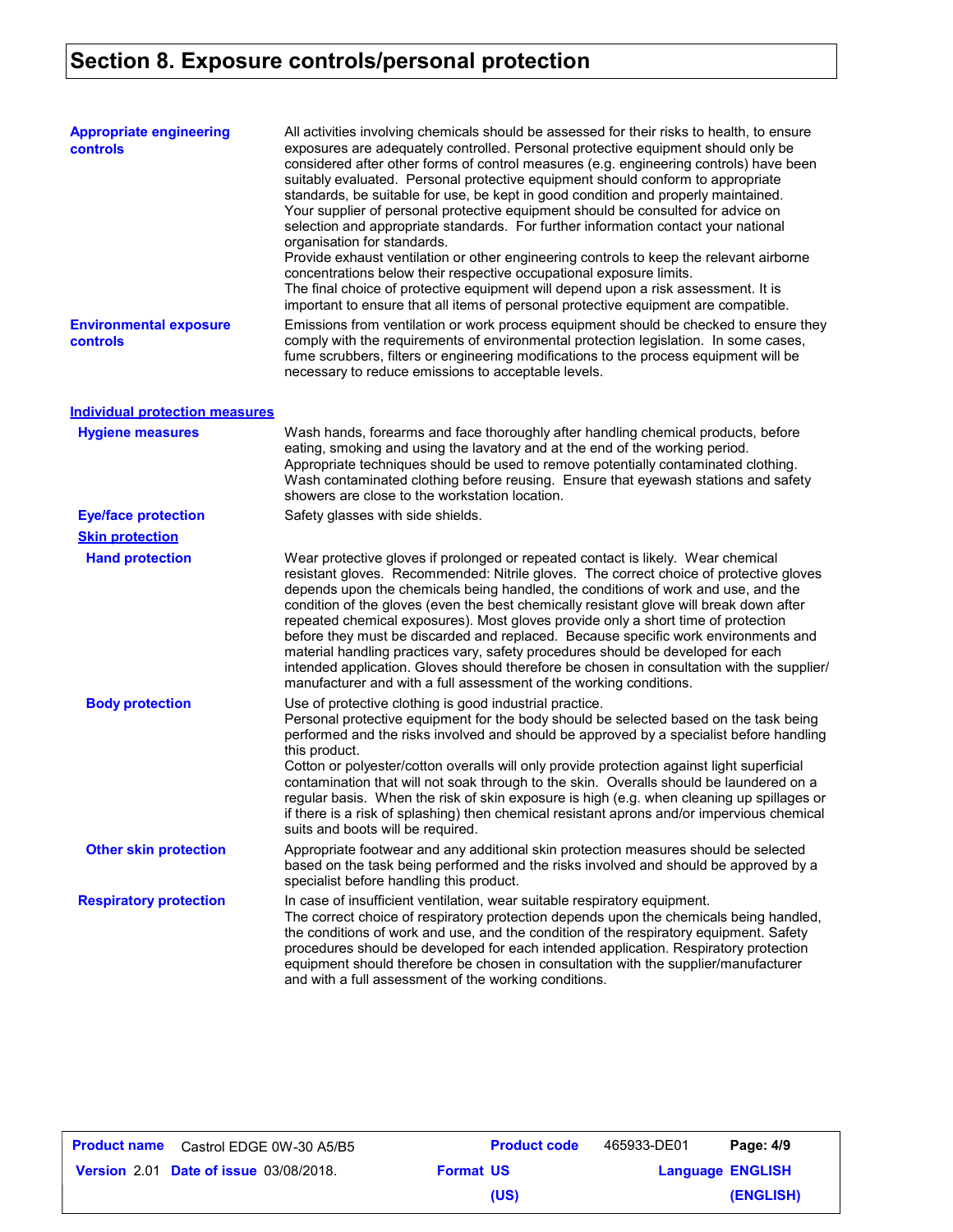### **Section 9. Physical and chemical properties**

| <b>Appearance</b>                                 |                                                                                                                                          |
|---------------------------------------------------|------------------------------------------------------------------------------------------------------------------------------------------|
| <b>Physical state</b>                             | Liquid.                                                                                                                                  |
| Color                                             | Amber.                                                                                                                                   |
| <b>Odor</b>                                       | Not available.                                                                                                                           |
| <b>Odor threshold</b>                             | Not available.                                                                                                                           |
| рH                                                | Not available.                                                                                                                           |
| <b>Melting point</b>                              | Not available.                                                                                                                           |
| <b>Boiling point</b>                              | Not available.                                                                                                                           |
| <b>Flash point</b>                                | Closed cup: 206°C (402.8°F) [Pensky-Martens.]                                                                                            |
| <b>Pour point</b>                                 | -45 °C                                                                                                                                   |
| <b>Evaporation rate</b>                           | Not available.                                                                                                                           |
| <b>Flammability (solid, gas)</b>                  | Not applicable. Based on - Physical state                                                                                                |
| Lower and upper explosive<br>(flammable) limits   | Not available.                                                                                                                           |
| <b>Vapor pressure</b>                             | Not available.                                                                                                                           |
| <b>Vapor density</b>                              | Not available.                                                                                                                           |
| <b>Density</b>                                    | $\leq$ 1000 kg/m <sup>3</sup> (<1 g/cm <sup>3</sup> ) at 15°C                                                                            |
| <b>Solubility</b>                                 | insoluble in water.                                                                                                                      |
| <b>Partition coefficient: n-</b><br>octanol/water | Not available.                                                                                                                           |
| <b>Auto-ignition temperature</b>                  | Not available.                                                                                                                           |
| <b>Decomposition temperature</b>                  | Not available.                                                                                                                           |
| <b>Viscosity</b>                                  | Kinematic: 51.83 mm <sup>2</sup> /s (51.83 cSt) at 40 $^{\circ}$ C<br>Kinematic: 9.55 to 10 mm <sup>2</sup> /s (9.55 to 10 cSt) at 100°C |

### **Section 10. Stability and reactivity**

| <b>Reactivity</b>                            | No specific test data available for this product. Refer to Conditions to avoid and<br>Incompatible materials for additional information.                                |
|----------------------------------------------|-------------------------------------------------------------------------------------------------------------------------------------------------------------------------|
| <b>Chemical stability</b>                    | The product is stable.                                                                                                                                                  |
| <b>Possibility of hazardous</b><br>reactions | Under normal conditions of storage and use, hazardous reactions will not occur.<br>Under normal conditions of storage and use, hazardous polymerization will not occur. |
| <b>Conditions to avoid</b>                   | Avoid all possible sources of ignition (spark or flame).                                                                                                                |
| Incompatible materials                       | Reactive or incompatible with the following materials: oxidizing materials.                                                                                             |
| <b>Hazardous decomposition</b><br>products   | Under normal conditions of storage and use, hazardous decomposition products should<br>not be produced.                                                                 |

### **Section 11. Toxicological information**

### **Information on toxicological effects**

| <b>Aspiration hazard</b>                                                                                                       |                                                                                |
|--------------------------------------------------------------------------------------------------------------------------------|--------------------------------------------------------------------------------|
| <b>Name</b>                                                                                                                    | <b>Result</b>                                                                  |
| Distillates (petroleum), hydrotreated heavy paraffinic<br>Lubricating oils (petroleum), C20-50, hydrotreated neutral oil-based | <b>ASPIRATION HAZARD - Category 1</b><br><b>ASPIRATION HAZARD - Category 1</b> |

#### **Information on the likely routes of exposure**

Routes of entry anticipated: Dermal, Inhalation.

| <b>Product name</b> Castrol EDGE 0W-30 A5/B5  |                  | <b>Product code</b> | 465933-DE01 | Page: 5/9               |
|-----------------------------------------------|------------------|---------------------|-------------|-------------------------|
| <b>Version 2.01 Date of issue 03/08/2018.</b> | <b>Format US</b> |                     |             | <b>Language ENGLISH</b> |
|                                               |                  | (US)                |             | (ENGLISH)               |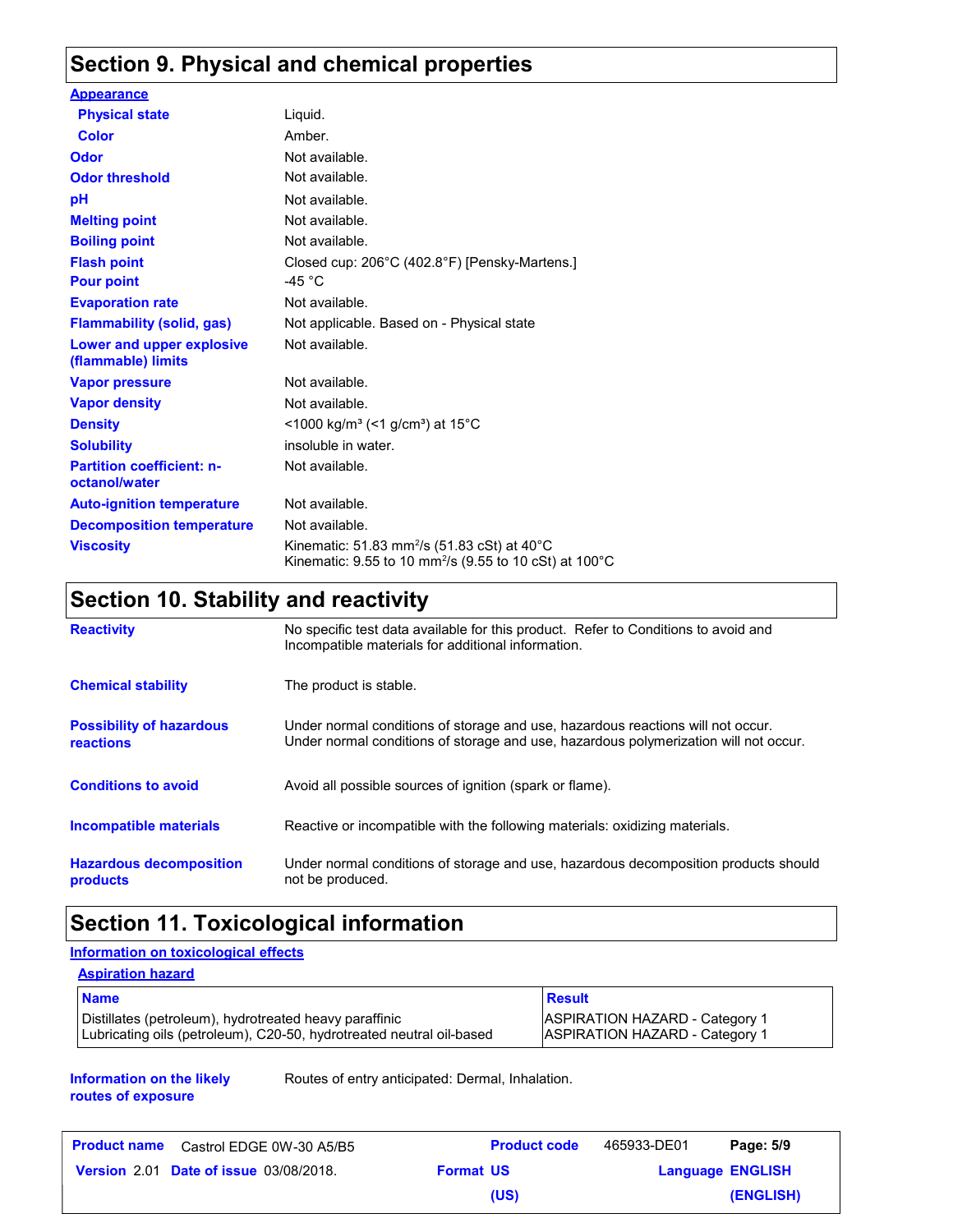### **Section 11. Toxicological information**

| <b>Potential acute health effects</b>   |                                                                                                                                                                                                                                                                                                                                                                                                             |
|-----------------------------------------|-------------------------------------------------------------------------------------------------------------------------------------------------------------------------------------------------------------------------------------------------------------------------------------------------------------------------------------------------------------------------------------------------------------|
| <b>Eye contact</b>                      | No known significant effects or critical hazards.                                                                                                                                                                                                                                                                                                                                                           |
| <b>Skin contact</b>                     | No known significant effects or critical hazards.                                                                                                                                                                                                                                                                                                                                                           |
| <b>Inhalation</b>                       | Vapor inhalation under ambient conditions is not normally a problem due to low vapor<br>pressure.                                                                                                                                                                                                                                                                                                           |
| <b>Ingestion</b>                        | No known significant effects or critical hazards.                                                                                                                                                                                                                                                                                                                                                           |
|                                         | <b>Symptoms related to the physical, chemical and toxicological characteristics</b>                                                                                                                                                                                                                                                                                                                         |
| <b>Eye contact</b>                      | No specific data.                                                                                                                                                                                                                                                                                                                                                                                           |
| <b>Skin contact</b>                     | Adverse symptoms may include the following:<br>irritation<br>dryness<br>cracking                                                                                                                                                                                                                                                                                                                            |
| <b>Inhalation</b>                       | No specific data.                                                                                                                                                                                                                                                                                                                                                                                           |
| <b>Ingestion</b>                        | No specific data.                                                                                                                                                                                                                                                                                                                                                                                           |
|                                         | Delayed and immediate effects and also chronic effects from short and long term exposure                                                                                                                                                                                                                                                                                                                    |
| <b>Short term exposure</b>              |                                                                                                                                                                                                                                                                                                                                                                                                             |
| <b>Potential immediate</b><br>effects   | Not available.                                                                                                                                                                                                                                                                                                                                                                                              |
| <b>Potential delayed effects</b>        | Not available.                                                                                                                                                                                                                                                                                                                                                                                              |
| Long term exposure                      |                                                                                                                                                                                                                                                                                                                                                                                                             |
| <b>Potential immediate</b><br>effects   | Not available.                                                                                                                                                                                                                                                                                                                                                                                              |
| <b>Potential delayed effects</b>        | Not available.                                                                                                                                                                                                                                                                                                                                                                                              |
| <b>Potential chronic health effects</b> |                                                                                                                                                                                                                                                                                                                                                                                                             |
| <b>General</b>                          | USED ENGINE OILS<br>Combustion products resulting from the operation of internal combustion engines<br>contaminate engine oils during use. Used engine oil may contain hazardous<br>components which have the potential to cause skin cancer. Frequent or prolonged<br>contact with all types and makes of used engine oil must therefore be avoided and a<br>high standard of personal hygiene maintained. |
| <b>Carcinogenicity</b>                  | No known significant effects or critical hazards.                                                                                                                                                                                                                                                                                                                                                           |
| <b>Mutagenicity</b>                     | No known significant effects or critical hazards.                                                                                                                                                                                                                                                                                                                                                           |
| <b>Teratogenicity</b>                   | No known significant effects or critical hazards.                                                                                                                                                                                                                                                                                                                                                           |
| <b>Developmental effects</b>            | No known significant effects or critical hazards.                                                                                                                                                                                                                                                                                                                                                           |
| <b>Fertility effects</b>                | No known significant effects or critical hazards.                                                                                                                                                                                                                                                                                                                                                           |

#### **Numerical measures of toxicity**

**Acute toxicity estimates**

Not available.

### **Section 12. Ecological information**

#### **Toxicity**

No testing has been performed by the manufacturer.

#### **Persistence and degradability**

Not expected to be rapidly degradable.

#### **Bioaccumulative potential**

**Date of issue** 03/08/2018. **Version** 2.01 **Format US Language Product name** Castrol EDGE 0W-30 A5/B5 **Product code** 465933-DE01 **Page: 6/9 ENGLISH (ENGLISH)** 465933-DE01 **(US)**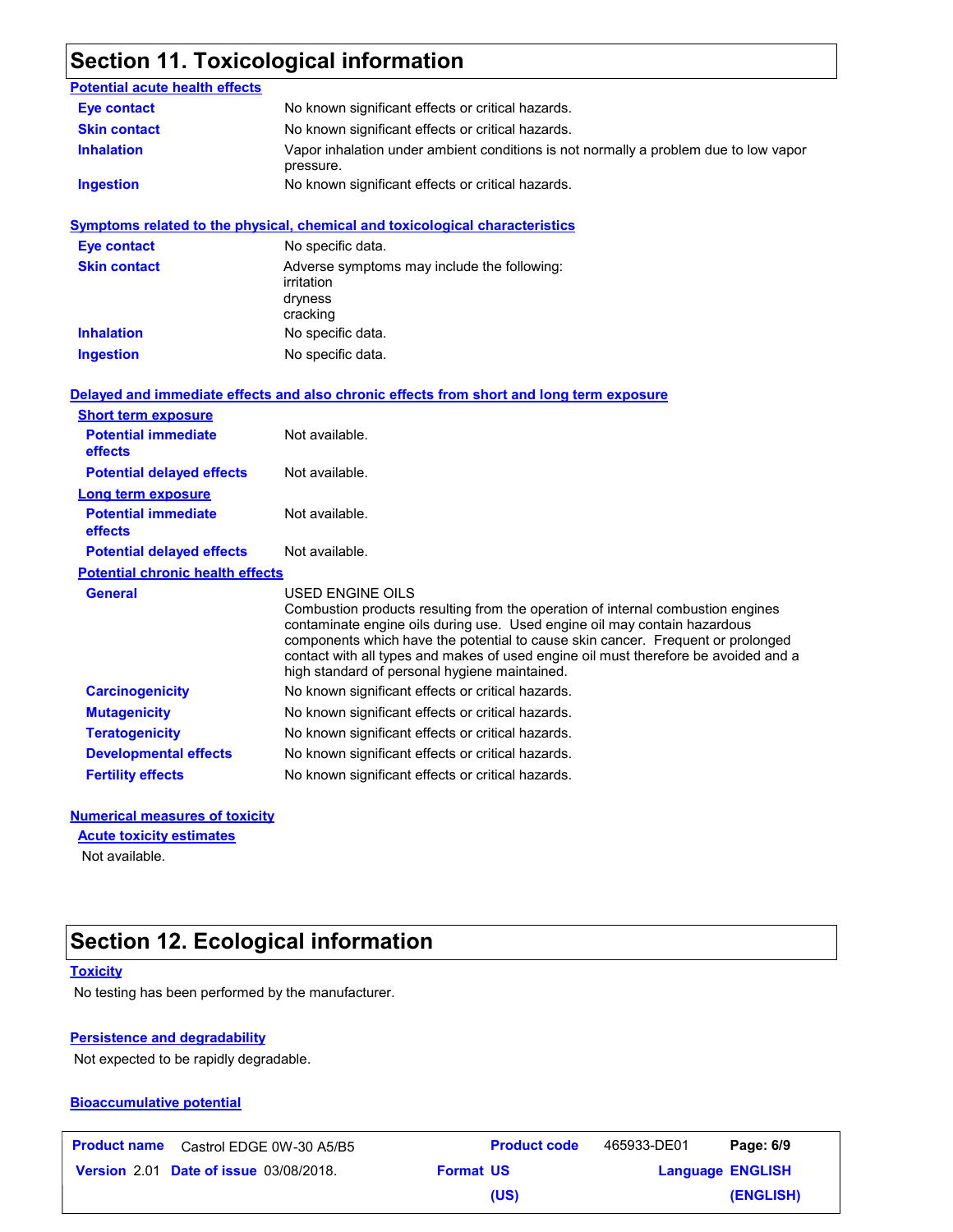### **Section 12. Ecological information**

This product is not expected to bioaccumulate through food chains in the environment.

| <b>Mobility in soil</b>                                 |                                                                                                                           |
|---------------------------------------------------------|---------------------------------------------------------------------------------------------------------------------------|
| <b>Soil/water partition</b><br><b>coefficient (Koc)</b> | Not available.                                                                                                            |
| <b>Mobility</b>                                         | Spillages may penetrate the soil causing ground water contamination.                                                      |
| <b>Other adverse effects</b>                            | No known significant effects or critical hazards.                                                                         |
| <b>Other ecological information</b>                     | Spills may form a film on water surfaces causing physical damage to organisms. Oxygen<br>transfer could also be impaired. |

### **Section 13. Disposal considerations**

**Disposal methods**

The generation of waste should be avoided or minimized wherever possible. Significant quantities of waste product residues should not be disposed of via the foul sewer but processed in a suitable effluent treatment plant. Dispose of surplus and non-recyclable products via a licensed waste disposal contractor. Disposal of this product, solutions and any by-products should at all times comply with the requirements of environmental protection and waste disposal legislation and any regional local authority requirements. Waste packaging should be recycled. Incineration or landfill should only be considered when recycling is not feasible. This material and its container must be disposed of in a safe way. Empty containers or liners may retain some product residues. Avoid dispersal of spilled material and runoff and contact with soil, waterways, drains and sewers.

### **Section 14. Transport information**

|                                         | <b>DOT Classification</b> | <b>TDG Classification</b> | <b>IMDG</b>              | <b>IATA</b>    |
|-----------------------------------------|---------------------------|---------------------------|--------------------------|----------------|
| <b>UN number</b>                        | Not regulated.            | Not regulated.            | Not regulated.           | Not regulated. |
| <b>UN proper</b><br>shipping name       |                           | -                         | $\overline{\phantom{0}}$ |                |
| <b>Transport</b><br>hazard class(es)    |                           |                           |                          |                |
| <b>Packing group</b>                    | $\overline{a}$            | -                         | $\overline{\phantom{0}}$ | -              |
| <b>Environmental</b><br>hazards         | No.                       | l No.                     | No.                      | No.            |
| <b>Additional</b><br><b>information</b> |                           |                           |                          |                |

**Special precautions for user**

Not available.

**Transport in bulk according to Annex II of MARPOL and the IBC Code**

Not available.

### **Section 15. Regulatory information**

**U.S. Federal regulations**

**United States inventory** At least one component is not listed.

**SARA 302/304 (TSCA 8b)**

**Composition/information on ingredients**

| <b>Product name</b> | Castrol EDGE 0W-30 A5/B5                                |
|---------------------|---------------------------------------------------------|
|                     | <b>Version</b> $2.01$ <b>Date of issue</b> $03/08/2018$ |

**Date of issue** 03/08/2018. **Version** 2.01 **Format US Language Product name** Castrol EDGE 0W-30 A5/B5 **Product code** 465933-DE01 **Page: 7/9 Language ENGLISH (ENGLISH)** 465933-DE01 Page: 7/9 **(US)**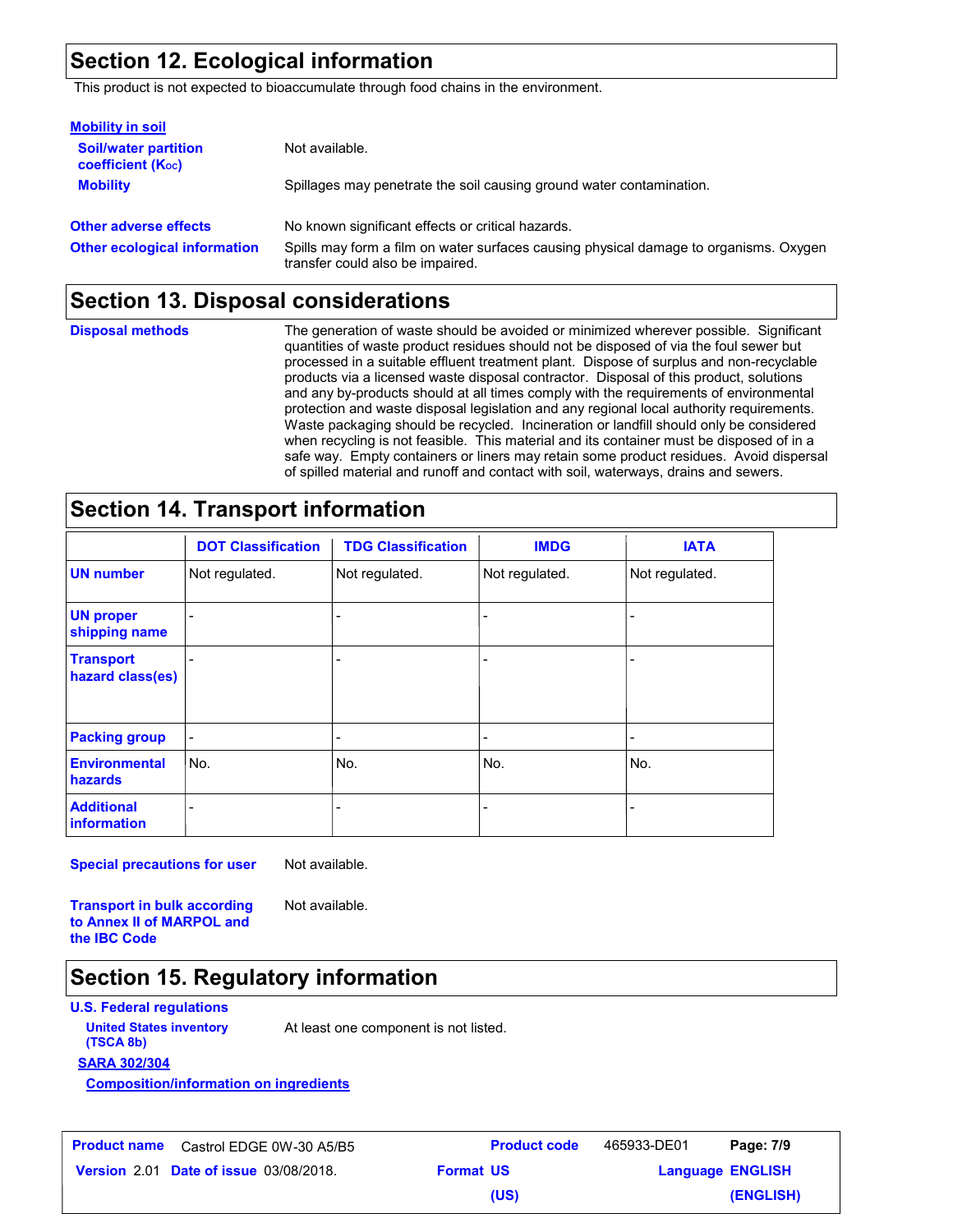### **Section 15. Regulatory information**

No products were found.

#### **SARA 311/312**

| <b>Classification</b>                            | Not applicable.                                                                                                                |
|--------------------------------------------------|--------------------------------------------------------------------------------------------------------------------------------|
| <b>SARA 313</b>                                  |                                                                                                                                |
| <b>Form R - Reporting</b><br><b>requirements</b> | This product does not contain any hazardous ingredients at or above regulated<br>thresholds.                                   |
| <b>Supplier notification</b>                     | This product does not contain any hazardous ingredients at or above regulated<br>thresholds.                                   |
| <b>State regulations</b>                         |                                                                                                                                |
| <b>Massachusetts</b>                             | The following components are listed: OIL MIST, MINERAL; OIL MIST, MINERAL                                                      |
| <b>New Jersey</b>                                | The following components are listed: MINERAL OIL (UNTREATED and MILDLY<br>TREATED); MINERAL OIL (UNTREATED and MILDLY TREATED) |
| <b>Pennsylvania</b>                              | None of the components are listed.                                                                                             |
|                                                  |                                                                                                                                |

**California Prop. 65**

WARNING: This product can expose you to chemicals including Benzene, Lead, Cadmium, which are known to the State of California to cause cancer and birth defects or other reproductive harm. This product can expose you to chemicals including Nickel, which is known to the State of California to cause cancer, and Toluene, which is known to the State of California to cause birth defects or other reproductive harm. For more information go to www. P65Warnings.ca.gov.

### **Other regulations**

| <b>Australia inventory (AICS)</b>                                                              | At least one component is not listed.                                           |
|------------------------------------------------------------------------------------------------|---------------------------------------------------------------------------------|
| <b>Canada inventory</b>                                                                        | At least one component is not listed.                                           |
| <b>China inventory (IECSC)</b>                                                                 | At least one component is not listed.                                           |
| <b>Japan inventory (ENCS)</b><br><b>Korea inventory (KECI)</b><br><b>Philippines inventory</b> | At least one component is not listed.<br>All components are listed or exempted. |
| (PICCS)                                                                                        | At least one component is not listed.                                           |
| <b>Taiwan Chemical</b><br><b>Substances Inventory</b><br>(TCSI)                                | All components are listed or exempted.                                          |
| <b>REACH Status</b>                                                                            | The company, as identified in Section 1, sel                                    |

, sells this product in the EU in compliance with the current requirements of REACH.

### **Section 16. Other information**

#### **National Fire Protection Association (U.S.A.)**

| <b>Flammability</b>                            |  |
|------------------------------------------------|--|
| <b>Health</b><br><b>Instability/Reactivity</b> |  |
| <b>Special</b>                                 |  |

| <b>History</b>                    |                                                                                                                                                                                                                                                                                                                                                                                                                                                                                    |
|-----------------------------------|------------------------------------------------------------------------------------------------------------------------------------------------------------------------------------------------------------------------------------------------------------------------------------------------------------------------------------------------------------------------------------------------------------------------------------------------------------------------------------|
| Date of issue/Date of<br>revision | 03/08/2018.                                                                                                                                                                                                                                                                                                                                                                                                                                                                        |
| Date of previous issue            | 02/05/2018.                                                                                                                                                                                                                                                                                                                                                                                                                                                                        |
| <b>Prepared by</b>                | <b>Product Stewardship</b>                                                                                                                                                                                                                                                                                                                                                                                                                                                         |
| <b>Key to abbreviations</b>       | ACGIH = American Conference of Industrial Hygienists<br>ATE = Acute Toxicity Estimate<br><b>BCF</b> = Bioconcentration Factor<br>CAS Number = Chemical Abstracts Service Registry Number<br>GHS = Globally Harmonized System of Classification and Labelling of Chemicals<br>IATA = International Air Transport Association<br>IBC = Intermediate Bulk Container<br>IMDG = International Maritime Dangerous Goods<br>LogPow = logarithm of the octanol/water partition coefficient |

| <b>Product name</b> Castrol EDGE 0W-30 A5/B5  | <b>Product code</b> | 465933-DE01 | Page: 8/9               |
|-----------------------------------------------|---------------------|-------------|-------------------------|
| <b>Version 2.01 Date of issue 03/08/2018.</b> | <b>Format US</b>    |             | <b>Language ENGLISH</b> |
|                                               | (US)                |             | (ENGLISH)               |